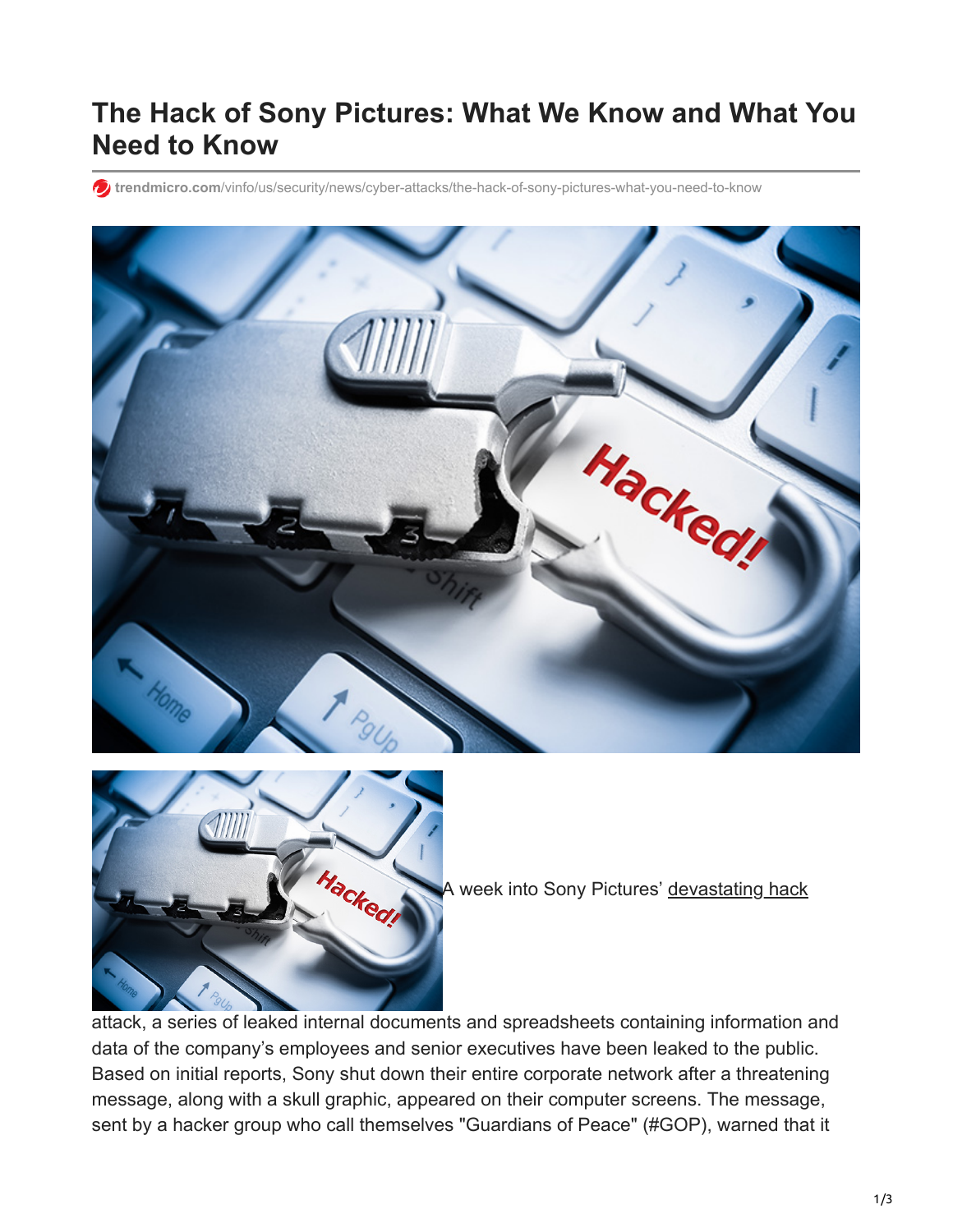was "only the beginning," and that they will continue until their "request be met". Shortly after the news broke out about the Sony hack, there were rampant claims of the involvement of North Korea who used a certain "wiper" malware.

## **[More: How did the hackers drop the "warning" wallpaper into Sony's office computers? Read** *[An Analysis of the "Destructive" Malware Behind FBI](http://blog.trendmicro.com/trendlabs-security-intelligence/an-analysis-of-the-destructive-malware-behind-fbi-warnings/) Warnings* **from the Security Intelligence Blog]**

Like most breach stories, we learn more about the nature of the hack as time passes, and though the ongoing investigation provided us with a few solid details, most of the headlines around the hack have focused more on who did it rather than what was obtained. Meanwhile, researchers have determined the [destructive malware](http://blog.trendmicro.com/trendlabs-security-intelligence/an-analysis-of-the-destructive-malware-behind-fbi-warnings/) that launched the attack. From a security standpoint, it's critical to record all aspects of the incident and respond urgently and accordingly. In light of the attack, we've rounded up important dates and events to provide an overview of what happened, what was stolen, and who the people are behind the hack.

- **November 25** - [First reports](http://www.bbc.com/news/technology-30189029) of the attack on Sony Pictures network hit social media
- **November 28** Tech news site Re/code reports that [North Korea](http://recode.net/2014/11/28/sony-pictures-investigates-north-korea-link-in-hack-attack/) is being investigated for the attack
- **November 29** Copies of [unreleased movies,](http://variety.com/2014/digital/news/new-sony-films-pirated-in-wake-of-hack-attack-1201367036/#u=http://variety.com/2014/digital/news/new-sony-films-pirated-in-wake-of-hack-attack-1201367036;k=pmc-adi-31bb2464aad8b905af7a81e1d57b77ae) believed to be rips of DVD screeners from Sony Pictures, appear on file sharing sites
- **December 1** Documents released, revealing salaries of [Sony Pictures](http://fusion.net/story/30789/hacked-documents-reveal-a-hollywood-studios-stunning-gender-and-race-gap/) executives
- **December 2** Leaked documents reveal personal information of Sony employees and other internal [Sony corporate documents](http://fusion.net/story/30850/more-from-the-sony-pictures-hack-budgets-layoffs-hr-scripts-and-3800-social-security-numbers/) (more pay details, name, birth dates, social [security information\) to the public. FBI also releases warning about destructive](http://www.reuters.com/article/2014/12/02/us-sony-cybersecurity-malware-idUSKCN0JF3FE20141202) malware
- **December 3** Re/code claims that North Korea would be "[officially named](http://recode.net/2014/12/03/sony-to-officially-name-north-korea-as-source-of-hack-attack/)" behind the attacks
- **December 5** – [Threatening emails](http://www.cnet.com/news/fbi-confirms-threatening-emails-sent-to-sony-employees/) sent to Sony Pictures employees; FBI confirms that they're investigating
- **December 6** North Korea releases a statement calling the attack "righteous", but [denies involvement](http://www.theguardian.com/world/2014/dec/07/north-korea-sony-hack-a-righteous-deed-but-we-didnt-do-it)
- **December 8** Investigations reveal that the hackers used the high-speed network of a [hotel in Bangkok, Thailand](http://www.bloomberg.com/news/2014-12-07/sony-s-darkseoul-breach-stretched-from-thai-hotel-to-hollywood.html) to leak confidential employee data to the Internet on Dec 2.
- **December 16** Hackers sends threats of [additional attacks,](http://www.nytimes.com/2014/12/17/business/media/sony-weighs-terrorism-threat-against-opening-of-the-interview.html) with references to Sept 11, 2001, if the movie *The Interview* was released.
- **December 17** US officials conclude that [North Korea ordered the cyber attacks](http://www.nytimes.com/2014/12/18/world/asia/us-links-north-korea-to-sony-hacking.html) on Sony Pictures' computers. Theater chains announce they will not show the film, and Sony cancels the movie's release.
- **December 19** FBI releases an official [update on their investigation,](http://www.fbi.gov/news/pressrel/press-releases/update-on-sony-investigation) concluding that the North Korean government was responsible for the attack.